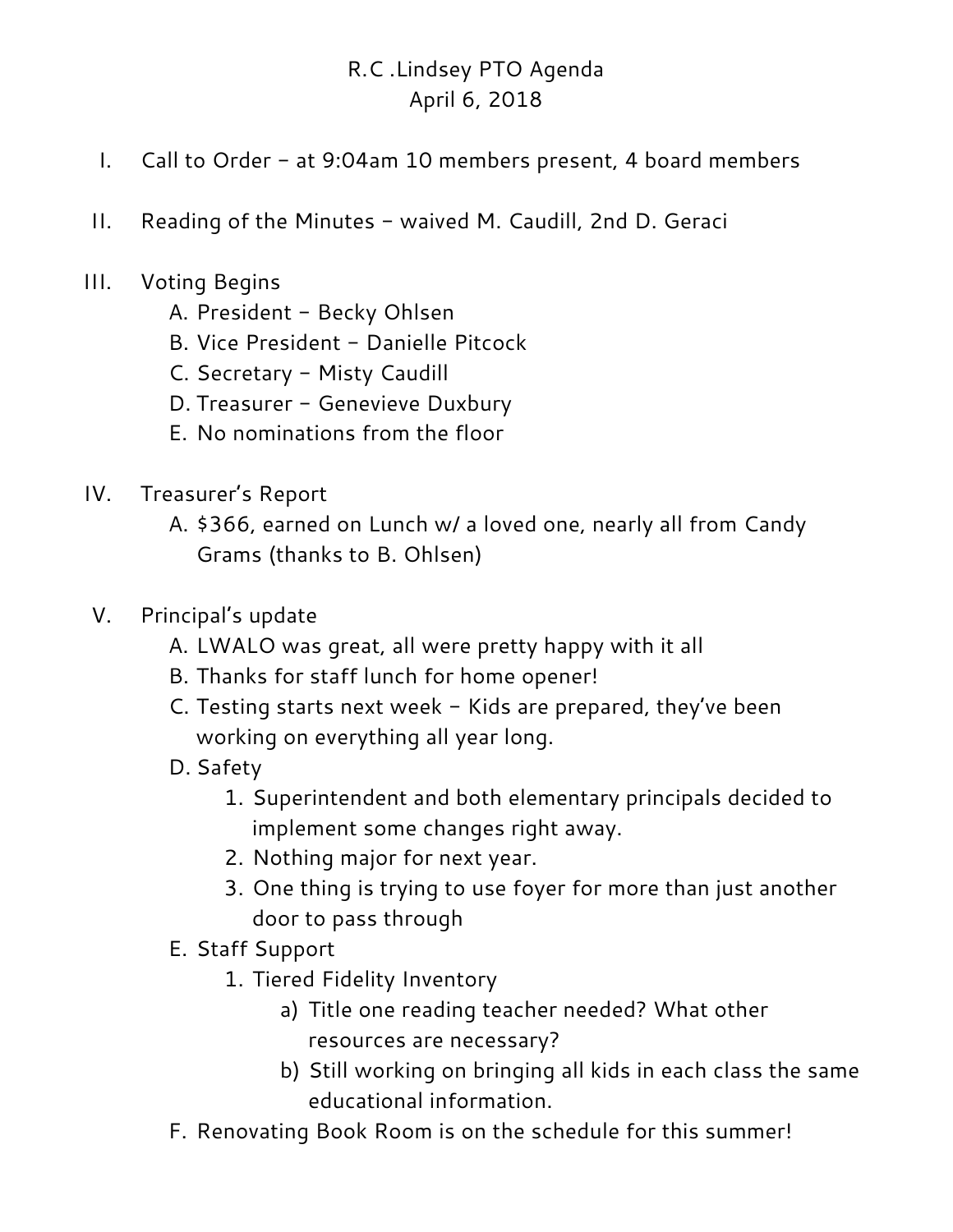- G. PBIS positive behavior intervention support.
	- 1. Need to push this even more than we've been doing. Build relationships with teachers and students with one another.
	- 2. Training on Trauma for teachers

#### VI. Old Business

- A. By Law Committee
	- 1. We cannot vote to change the bylaws until next year, once changes are read 3 times to members.
- B. Book Lunch Bunch
	- 1. Starts next Friday
	- 2. Books were purchased for 4th grade with Scholastic money
- C. Lunch with a Loved One see treasurer's report
	- 1. Candy Grams were money makers
	- 2. Had a parent donate \$100
- D. Trivia Night
	- 1. Postponed until April 27th due to lack of paperwork turned in.
	- 2. Orchard Hill Banquet room from 7pm 11pm
	- 3. Still need help with planning, setup, cleanup
	- 4. Raffle baskets due by April 20th so we can advertise them for the whole week, along with 50/50 tix

### E.

#### VII. New Business

- A. Staff (formerly Teacher) Appreciation, May 7-11
	- 1. Still need to finalize what we will be doing
	- 2. My Thai for staff lunch
	- 3. Possibly buy some book sets for the classroom
		- a) Lucy Calkins Mentor texts
	- 4. Renovate the lounge?
	- 5. Also, Secretary appreciation day on April 25th flowers/candy
- B. Adding another PTO meeting, June 1st, as a wrap up meeting.
- C. Committee Chair Reports